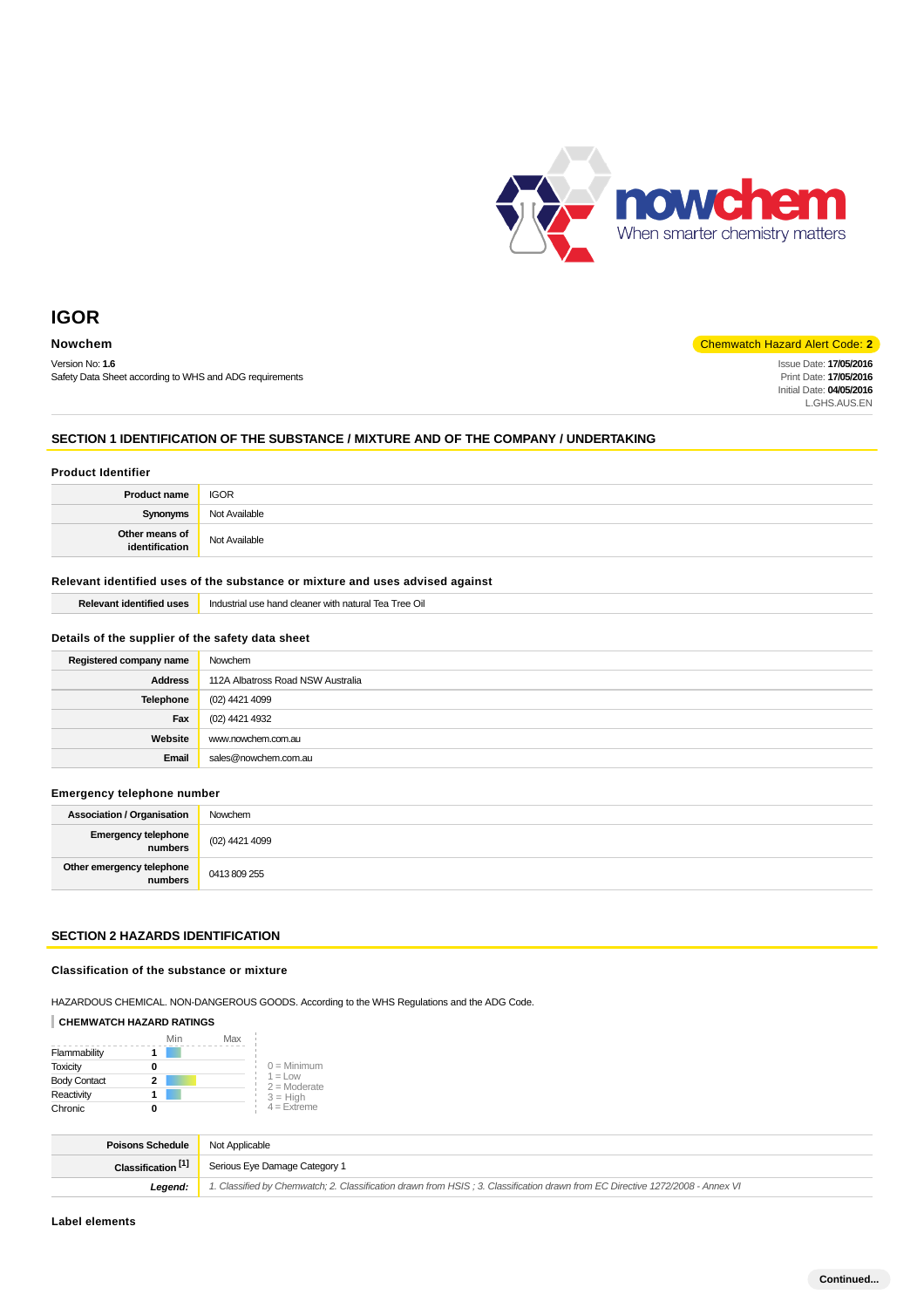| GHS label elements          | 系                          |
|-----------------------------|----------------------------|
| <b>SIGNAL WORD</b><br>----- | <b>DANGER</b>              |
| Hazard statement(s)         |                            |
| H318                        | Causes serious eye damage. |
|                             |                            |

## **Precautionary statement(s) Prevention**

| P <sub>101</sub> | If medical advice is needed, have product container or label at hand.      |  |
|------------------|----------------------------------------------------------------------------|--|
| P <sub>102</sub> | Keep out of reach of children.                                             |  |
| P <sub>103</sub> | Read label before use.                                                     |  |
| P <sub>280</sub> | Wear protective gloves/protective clothing/eye protection/face protection. |  |

## **Precautionary statement(s) Response**

| P305+P351+P338 | IF IN EYES: Rinse cautiously with water for several minutes. Remove contact lenses, if present and easy to do. Continue rinsing, |
|----------------|----------------------------------------------------------------------------------------------------------------------------------|
| P310           | Immediately call a POISON CENTER or doctor/physician.                                                                            |

## **Precautionary statement(s) Storage**

Not Applicable

## **Precautionary statement(s) Disposal**

Not Applicable

## **SECTION 3 COMPOSITION / INFORMATION ON INGREDIENTS**

#### **Substances**

See section below for composition of Mixtures

## **Mixtures**

| <b>CAS No</b> | %[weight] | Name                        |
|---------------|-----------|-----------------------------|
| 68439-50-9    | $<$ 10    | alcohols C12-14 ethoxylated |
| 68647-73-4    | $\lt'$    | teatree oil                 |
| 8051-30-7     | $\leq$    | diethanolamine cocoate      |
| 35691-65-7    | $\leq$    | methyldibromoglutaronitrile |

## **SECTION 4 FIRST AID MEASURES**

## **Description of first aid measures**

| <b>Eye Contact</b>  | If this product comes in contact with the eyes:<br>Inmediately hold eyelids apart and flush the eye continuously with running water.<br>Ensure complete irrigation of the eye by keeping eyelids apart and away from eye and moving the eyelids by occasionally lifting the upper and lower lids.<br>► Continue flushing until advised to stop by the Poisons Information Centre or a doctor, or for at least 15 minutes.<br>► Removal of contact lenses after an eye injury should only be undertaken by skilled personnel. |
|---------------------|------------------------------------------------------------------------------------------------------------------------------------------------------------------------------------------------------------------------------------------------------------------------------------------------------------------------------------------------------------------------------------------------------------------------------------------------------------------------------------------------------------------------------|
| <b>Skin Contact</b> | If skin contact occurs:<br>Flush skin and hair with running water (and soap if available).<br>▶ Seek medical attention in event of irritation.                                                                                                                                                                                                                                                                                                                                                                               |
| <b>Inhalation</b>   | First aid is usually unnecessary.                                                                                                                                                                                                                                                                                                                                                                                                                                                                                            |
| Ingestion           | $\blacktriangleright$ Immediately give a glass of water.<br>First aid is not generally required. If in doubt, contact a Poisons Information Centre or a doctor.                                                                                                                                                                                                                                                                                                                                                              |

## **Indication of any immediate medical attention and special treatment needed**

Treat symptomatically.

### **SECTION 5 FIREFIGHTING MEASURES**

## **Extinguishing media**

- Water spray or fog.
- Foam.
- Dry chemical powder.
- ▶ BCF (where regulations permit).
- Carbon dioxide.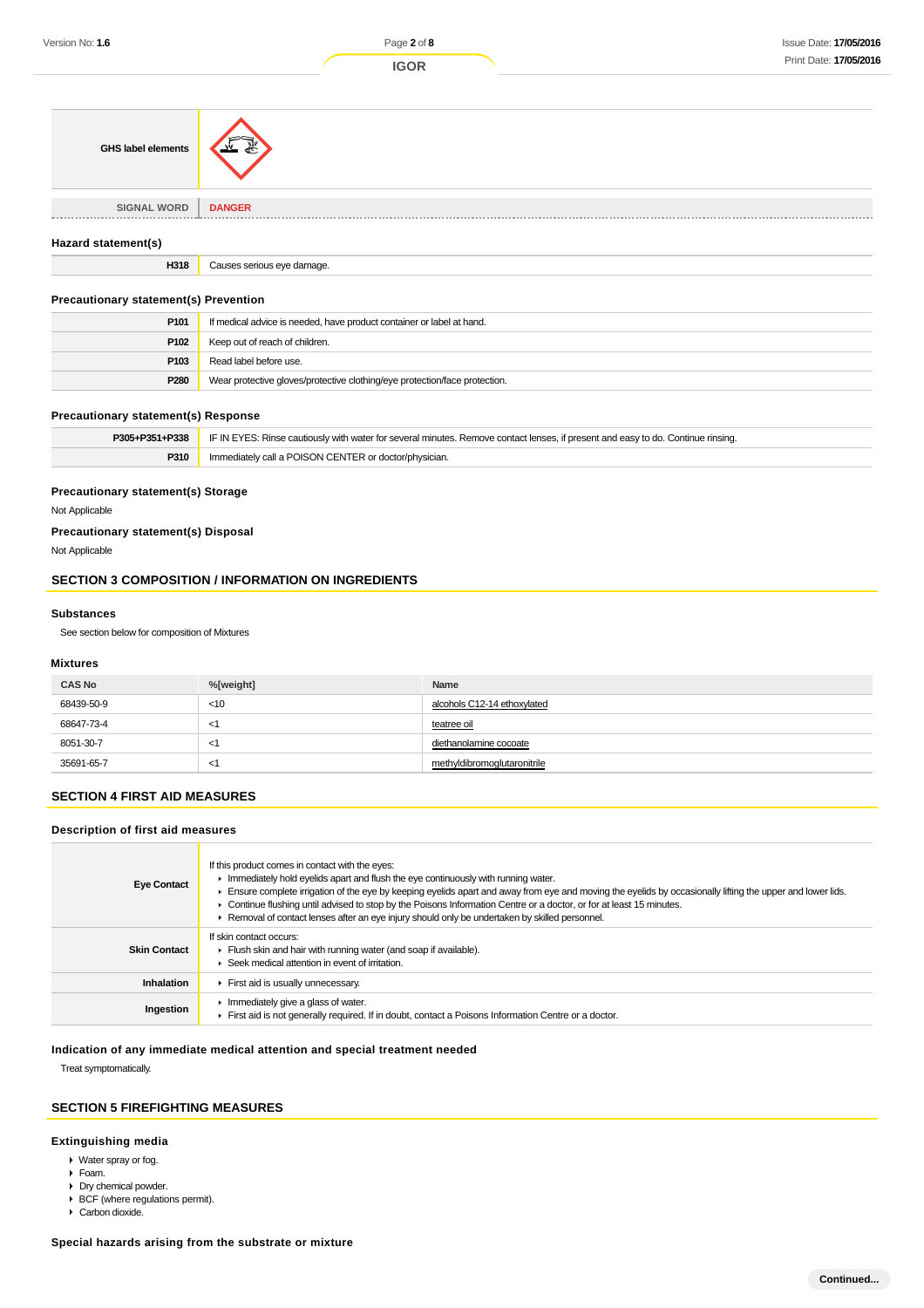| <b>Fire Incompatibility</b>    | Avoid contamination with oxidising agents i.e. nitrates, oxidising acids, chlorine bleaches, pool chlorine etc. as ignition may result                                                                                                                                                                                                                                                                                                                                                                                                           |  |
|--------------------------------|--------------------------------------------------------------------------------------------------------------------------------------------------------------------------------------------------------------------------------------------------------------------------------------------------------------------------------------------------------------------------------------------------------------------------------------------------------------------------------------------------------------------------------------------------|--|
| <b>Advice for firefighters</b> |                                                                                                                                                                                                                                                                                                                                                                                                                                                                                                                                                  |  |
| <b>Fire Fighting</b>           | Alert Fire Brigade and tell them location and nature of hazard.<br>• Wear full body protective clothing with breathing apparatus.<br>Prevent, by any means available, spillage from entering drains or water course.<br>Use water delivered as a fine spray to control fire and cool adjacent area.<br>Avoid spraying water onto liquid pools.<br><b>DO NOT</b> approach containers suspected to be hot.<br>• Cool fire exposed containers with water spray from a protected location.<br>If safe to do so, remove containers from path of fire. |  |
| <b>Fire/Explosion Hazard</b>   | Heating may cause expansion or decomposition leading to violent rupture of containers.<br>• May emit acrid smoke.                                                                                                                                                                                                                                                                                                                                                                                                                                |  |

## **SECTION 6 ACCIDENTAL RELEASE MEASURES**

## **Personal precautions, protective equipment and emergency procedures**

| <b>Minor Spills</b> | Environmental hazard - contain spillage.<br>Remove all ignition sources.<br>• Clean up all spills immediately.<br>Avoid contact with eyes.<br>$\triangleright$ Control personal contact with the substance, by using protective equipment.<br>• Contain and absorb spill with sand, earth, inert material or vermiculite.<br>$\triangleright$ Wipe up.<br>• Place in a suitable, labelled container for waste disposal.                                                                                                                                                                                                                                                                                                    |
|---------------------|----------------------------------------------------------------------------------------------------------------------------------------------------------------------------------------------------------------------------------------------------------------------------------------------------------------------------------------------------------------------------------------------------------------------------------------------------------------------------------------------------------------------------------------------------------------------------------------------------------------------------------------------------------------------------------------------------------------------------|
| <b>Major Spills</b> | Environmental hazard - contain spillage.<br>Moderate hazard.<br>• Clear area of personnel and move upwind.<br>► Prevent, by any means available, spillage from entering drains or water course.<br>• No smoking, naked lights or ignition sources.<br>$\blacktriangleright$ Increase ventilation.<br>Stop leak if safe to do so.<br>Contain spill with sand, earth or vermiculite.<br>► Collect recoverable product into labelled containers for recycling.<br>Absorb remaining product with sand, earth or vermiculite.<br>• Collect solid residues and seal in labelled drums for disposal.<br>• Wash area and prevent runoff into drains.<br>If contamination of drains or waterways occurs, advise emergency services. |

Personal Protective Equipment advice is contained in Section 8 of the SDS.

## **SECTION 7 HANDLING AND STORAGE**

## **Precautions for safe handling**

| Safe handling     | Avoid smoking, naked lights or ignition sources.<br>Avoid contact with incompatible materials.<br>▶ When handling, DO NOT eat, drink or smoke.<br>▶ Keep containers securely sealed when not in use.<br>Avoid physical damage to containers.<br>▶ Work clothes should be laundered separately.<br>$\blacktriangleright$ Use good occupational work practice.<br>• Observe manufacturer's storage and handling recommendations contained within this SDS.<br>DO NOT allow clothing wet with material to stay in contact with skin |
|-------------------|----------------------------------------------------------------------------------------------------------------------------------------------------------------------------------------------------------------------------------------------------------------------------------------------------------------------------------------------------------------------------------------------------------------------------------------------------------------------------------------------------------------------------------|
| Other information | Store in original containers.<br>▶ Keep containers securely sealed.<br>▶ No smoking, naked lights or ignition sources.<br>Store in a cool, dry, well-ventilated area.<br>Store away from incompatible materials and foodstuff containers.<br>• Protect containers against physical damage and check regularly for leaks.<br>• Observe manufacturer's storage and handling recommendations contained within this SDS.                                                                                                             |

### **Conditions for safe storage, including any incompatibilities**

| Suitable container      | * Packaging as recommended by manufacturer (HDPE).<br>• Check all containers are clearly labelled and free from leaks. |
|-------------------------|------------------------------------------------------------------------------------------------------------------------|
| Storage incompatibility | Avoid reaction with oxidising agents                                                                                   |

## **SECTION 8 EXPOSURE CONTROLS / PERSONAL PROTECTION**

## **Control parameters**

**OCCUPATIONAL EXPOSURE LIMITS (OEL)**

## **INGREDIENT DATA**

Not Available

## **EMERGENCY LIMITS**

| Ingredient | <b>Material name</b> | TEEL-3 | <b>TEEL-2</b> | TEEL-L |
|------------|----------------------|--------|---------------|--------|
|------------|----------------------|--------|---------------|--------|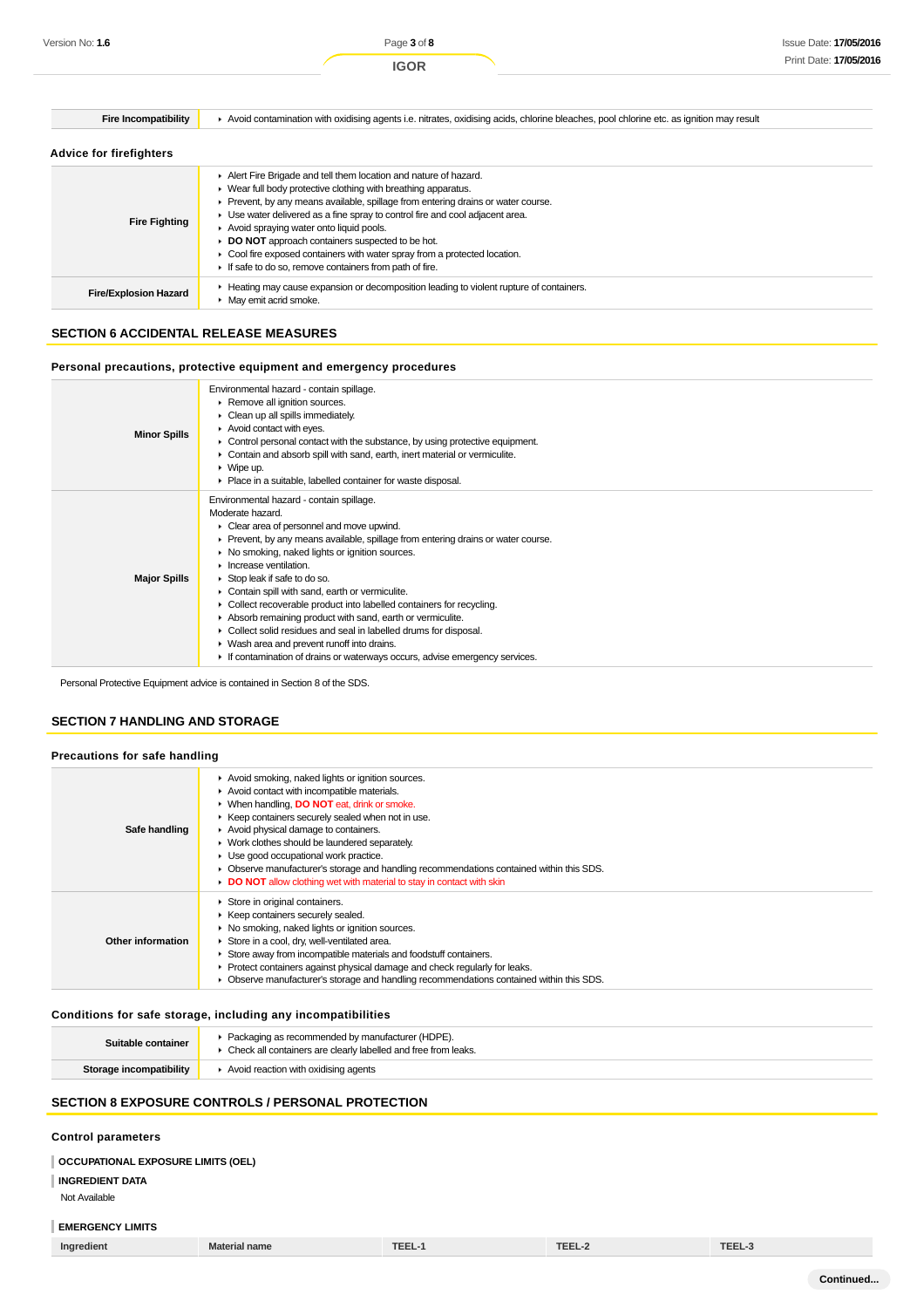| <b>IGOR</b>                 | Not Available        | Not Available | Not Available       | Not Available |
|-----------------------------|----------------------|---------------|---------------------|---------------|
| Ingredient                  | <b>Original IDLH</b> |               | <b>Revised IDLH</b> |               |
|                             |                      |               |                     |               |
| alcohols C12-14 ethoxylated | Not Available        |               | Not Available       |               |
| teatree oil                 | Not Available        |               | Not Available       |               |
| diethanolamine cocoate      | Not Available        |               | Not Available       |               |
| methyldibromoglutaronitrile | Not Available        |               | Not Available       |               |

### **MATERIAL DATA**

for propylene glycol:

Saturated vapour concentration @ 20 deg C.= 65.8 ppm, 204.6 mg/m3; i.e higher concentrations can only occur as aerosols or at higher temperatures.

Odour Threshold: Practically odourless. A small number of individuals show skin irritation or sensitisation from repeated or prolonged exposure to propylene glycol. A workplace environmental exposure limit (WEEL) has been established by AIHA and is thought to be protective against systemic effects.

### **Exposure controls**

| Appropriate engineering<br>controls | Engineering controls are used to remove a hazard or place a barrier between the worker and the hazard. Well-designed engineering controls can be highly<br>effective in protecting workers and will typically be independent of worker interactions to provide this high level of protection.<br>The basic types of engineering controls are:<br>Process controls which involve changing the way a job activity or process is done to reduce the risk.<br>Enclosure and/or isolation of emission source which keeps a selected hazard 'physically' away from the worker and ventilation that strategically 'adds' and<br>'removes' air in the work environment. Ventilation can remove or dilute an air contaminant if designed properly. The design of a ventilation system must match<br>the particular process and chemical or contaminant in use.<br>Employers may need to use multiple types of controls to prevent employee overexposure.<br>General exhaust is adequate under normal operating conditions. If risk of overexposure exists, wear SAA approved respirator. Correct fit is essential to obtain<br>adequate protection. Provide adequate ventilation in warehouse or closed storage areas. |
|-------------------------------------|---------------------------------------------------------------------------------------------------------------------------------------------------------------------------------------------------------------------------------------------------------------------------------------------------------------------------------------------------------------------------------------------------------------------------------------------------------------------------------------------------------------------------------------------------------------------------------------------------------------------------------------------------------------------------------------------------------------------------------------------------------------------------------------------------------------------------------------------------------------------------------------------------------------------------------------------------------------------------------------------------------------------------------------------------------------------------------------------------------------------------------------------------------------------------------------------------------------|
| <b>Personal protection</b>          |                                                                                                                                                                                                                                                                                                                                                                                                                                                                                                                                                                                                                                                                                                                                                                                                                                                                                                                                                                                                                                                                                                                                                                                                               |
| Eve and face protection             | Safety glasses with side shields.<br>• Contact lenses may pose a special hazard; soft contact lenses may absorb and concentrate irritants. A written policy document, describing the wearing of<br>lenses or restrictions on use, should be created for each workplace or task. This should include a review of lens absorption and adsorption for the class of<br>chemicals in use and an account of injury experience. Medical and first-aid personnel should be trained in their removal and suitable equipment should be<br>readily available. In the event of chemical exposure, begin eye irrigation immediately and remove contact lens as soon as practicable. Lens should be removed<br>at the first signs of eye redness or irritation - lens should be removed in a clean environment only after workers have washed hands thoroughly. [CDC NIOSH<br>Current Intelligence Bulletin 59], [AS/NZS 1336 or national equivalent]                                                                                                                                                                                                                                                                       |
| <b>Skin protection</b>              | See Hand protection below                                                                                                                                                                                                                                                                                                                                                                                                                                                                                                                                                                                                                                                                                                                                                                                                                                                                                                                                                                                                                                                                                                                                                                                     |
| <b>Hands/feet protection</b>        | ▶ Wear chemical protective gloves if irritation is expected, e.g. P.V.C                                                                                                                                                                                                                                                                                                                                                                                                                                                                                                                                                                                                                                                                                                                                                                                                                                                                                                                                                                                                                                                                                                                                       |
| <b>Body protection</b>              | See Other protection below                                                                                                                                                                                                                                                                                                                                                                                                                                                                                                                                                                                                                                                                                                                                                                                                                                                                                                                                                                                                                                                                                                                                                                                    |
| Other protection                    | ▶ Barrier cream.<br>Skin cleansing cream.<br>$\blacktriangleright$ Eye wash unit.                                                                                                                                                                                                                                                                                                                                                                                                                                                                                                                                                                                                                                                                                                                                                                                                                                                                                                                                                                                                                                                                                                                             |
| <b>Thermal hazards</b>              | Not Available                                                                                                                                                                                                                                                                                                                                                                                                                                                                                                                                                                                                                                                                                                                                                                                                                                                                                                                                                                                                                                                                                                                                                                                                 |

## **SECTION 9 PHYSICAL AND CHEMICAL PROPERTIES**

### **Information on basic physical and chemical properties**

| Appearance                                      | Off White Opaque Cream |                                                   |               |
|-------------------------------------------------|------------------------|---------------------------------------------------|---------------|
|                                                 |                        |                                                   |               |
| <b>Physical state</b>                           | Liquid                 | Relative density (Water = 1)                      | $0.95 - 1.00$ |
| Odour                                           | Not Available          | <b>Partition coefficient</b><br>n-octanol / water | Not Available |
| <b>Odour threshold</b>                          | Not Available          | Auto-ignition temperature<br>$(^{\circ}C)$        | Not Available |
| pH (as supplied)                                | $7.5 - 8.5$            | Decomposition<br>temperature                      | Not Available |
| <b>Melting point / freezing</b><br>point (°C)   | Not Available          | <b>Viscosity (cSt)</b>                            | Not Available |
| Initial boiling point and<br>boiling range (°C) | Not Available          | Molecular weight (g/mol)                          | Not Available |
| Flash point (°C)                                | Not Available          | <b>Taste</b>                                      | Not Available |
| <b>Evaporation rate</b>                         | Not Available          | <b>Explosive properties</b>                       | Not Available |
| Flammability                                    | Non Flammable          | <b>Oxidising properties</b>                       | Not Available |
| Upper Explosive Limit (%)                       | Not Available          | Surface Tension (dyn/cm or<br>$mN/m$ )            | Not Available |
| Lower Explosive Limit (%)                       | Not Available          | <b>Volatile Component (%vol)</b>                  | Not Available |
| Vapour pressure (kPa)                           | Not Available          | Gas group                                         | Not Available |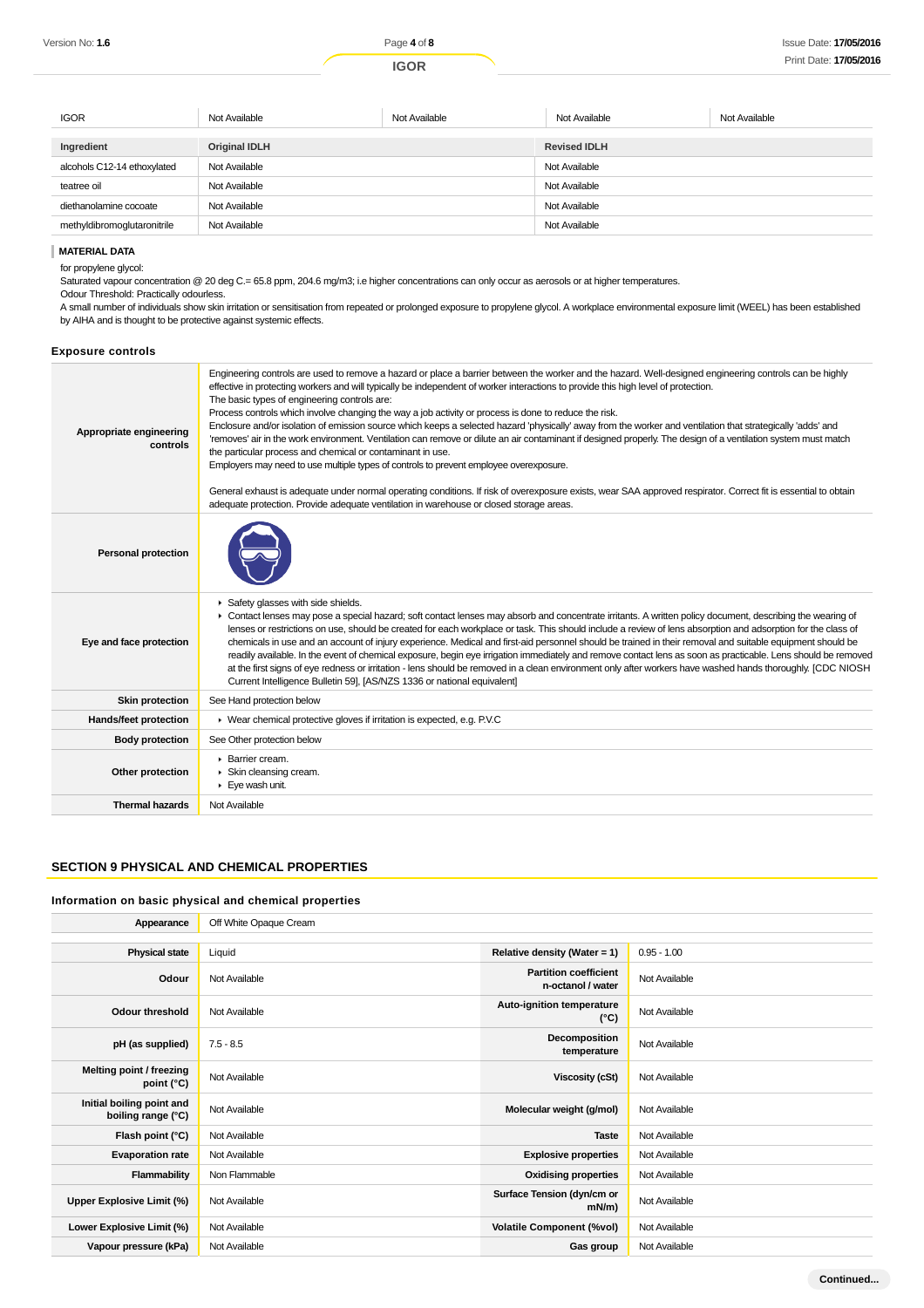| <b>Solubility in water (g/L)</b> Miscible |               | <b>pH as a solution (1%)</b> Not Available |               |
|-------------------------------------------|---------------|--------------------------------------------|---------------|
| Vapour density (Air = 1)                  | Not Available | VOCg/L                                     | Not Available |

### **SECTION 10 STABILITY AND REACTIVITY**

| Reactivity                            | See section 7                                                                                                                        |
|---------------------------------------|--------------------------------------------------------------------------------------------------------------------------------------|
| <b>Chemical stability</b>             | • Unstable in the presence of incompatible materials.<br>▶ Product is considered stable.<br>Hazardous polymerisation will not occur. |
| Possibility of hazardous<br>reactions | See section 7                                                                                                                        |
| <b>Conditions to avoid</b>            | See section 7                                                                                                                        |
| Incompatible materials                | See section 7                                                                                                                        |
| Hazardous decomposition<br>products   | See section 5                                                                                                                        |

## **SECTION 11 TOXICOLOGICAL INFORMATION**

## **Information on toxicological effects**

| Inhaled                     | The material is not thought to produce adverse health effects or irritation of the respiratory tract (as classified by EC Directives using animal models).<br>Nevertheless, good hygiene practice requires that exposure be kept to a minimum and that suitable control measures be used in an occupational setting.                                                                                                                                                                                                                                                                                                                                                                                                                                                                                                                                                                                                                                                                                                                                                                                                                                                                                                                                                 |                                    |                                                                                                                         |                                   |
|-----------------------------|----------------------------------------------------------------------------------------------------------------------------------------------------------------------------------------------------------------------------------------------------------------------------------------------------------------------------------------------------------------------------------------------------------------------------------------------------------------------------------------------------------------------------------------------------------------------------------------------------------------------------------------------------------------------------------------------------------------------------------------------------------------------------------------------------------------------------------------------------------------------------------------------------------------------------------------------------------------------------------------------------------------------------------------------------------------------------------------------------------------------------------------------------------------------------------------------------------------------------------------------------------------------|------------------------------------|-------------------------------------------------------------------------------------------------------------------------|-----------------------------------|
| Ingestion                   | The material has NOT been classified by EC Directives or other classification systems as 'harmful by ingestion'. This is because of the lack of corroborating<br>animal or human evidence. The material may still be damaging to the health of the individual, following ingestion, especially where pre-existing organ (e.g liver,<br>kidney) damage is evident. Present definitions of harmful or toxic substances are generally based on doses producing mortality rather than those producing<br>morbidity (disease, ill-health). Gastrointestinal tract discomfort may produce nausea and vomiting. In an occupational setting however, ingestion of insignificant<br>quantities is not thought to be cause for concern.                                                                                                                                                                                                                                                                                                                                                                                                                                                                                                                                        |                                    |                                                                                                                         |                                   |
| <b>Skin Contact</b>         | Skin contact is not thought to have harmful health effects (as classified under EC Directives); the material may still produce health damage following entry<br>through wounds, lesions or abrasions.<br>Limited evidence exists, or practical experience predicts, that the material either produces inflammation of the skin in a substantial number of individuals<br>following direct contact, and/or produces significant inflammation when applied to the healthy intact skin of animals, for up to four hours, such inflammation<br>being present twenty-four hours or more after the end of the exposure period. Skin irritation may also be present after prolonged or repeated exposure; this may<br>result in a form of contact dermatitis (nonallergic). The dermatitis is often characterised by skin redness (erythema) and swelling (oedema) which may<br>progress to blistering (vesiculation), scaling and thickening of the epidermis. At the microscopic level there may be intercellular oedema of the spongy layer of<br>the skin (spongiosis) and intracellular oedema of the epidermis.<br>When applied to the eye(s) of animals, the material produces severe ocular lesions which are present twenty-four hours or more after instillation. |                                    |                                                                                                                         |                                   |
| Eye                         |                                                                                                                                                                                                                                                                                                                                                                                                                                                                                                                                                                                                                                                                                                                                                                                                                                                                                                                                                                                                                                                                                                                                                                                                                                                                      |                                    |                                                                                                                         |                                   |
| Chronic                     | Practical experience shows that skin contact with the material is capable either of inducing a sensitisation reaction in a substantial number of individuals, and/or<br>of producing a positive response in experimental animals.                                                                                                                                                                                                                                                                                                                                                                                                                                                                                                                                                                                                                                                                                                                                                                                                                                                                                                                                                                                                                                    |                                    |                                                                                                                         |                                   |
| <b>IGOR</b>                 | <b>TOXICITY</b><br>Not Available                                                                                                                                                                                                                                                                                                                                                                                                                                                                                                                                                                                                                                                                                                                                                                                                                                                                                                                                                                                                                                                                                                                                                                                                                                     | <b>IRRITATION</b><br>Not Available |                                                                                                                         |                                   |
| alcohols C12-14 ethoxylated | <b>TOXICITY</b><br><b>IRRITATION</b><br>Oral (rat) LD50: >8000 mg/kg*** <sup>[2]</sup><br>Eye (rabbit): irritant *<br>Skin (rabbit): irritant *                                                                                                                                                                                                                                                                                                                                                                                                                                                                                                                                                                                                                                                                                                                                                                                                                                                                                                                                                                                                                                                                                                                      |                                    |                                                                                                                         |                                   |
| teatree oil                 | <b>TOXICITY</b><br>Oral (rat) LD50: 1900 mg/kgd <sup>[2]</sup>                                                                                                                                                                                                                                                                                                                                                                                                                                                                                                                                                                                                                                                                                                                                                                                                                                                                                                                                                                                                                                                                                                                                                                                                       |                                    |                                                                                                                         | <b>IRRITATION</b><br>Nil reported |
| diethanolamine cocoate      | <b>TOXICITY</b><br>Not Available                                                                                                                                                                                                                                                                                                                                                                                                                                                                                                                                                                                                                                                                                                                                                                                                                                                                                                                                                                                                                                                                                                                                                                                                                                     | <b>IRRITATION</b><br>Not Available |                                                                                                                         |                                   |
| methyldibromoglutaronitrile | <b>TOXICITY</b><br>Dermal (rabbit) LD50: >5000 mg/kg <sup>[2]</sup><br>Inhalation (rat) LC50: >13 mg/L/4H <sup>[2]</sup><br>Inhalation (rat) LC50: >200 ppm/1h * $ ^{2}$<br>Oral (rat) LD50: 515 mg/kgE <sup>[2]</sup>                                                                                                                                                                                                                                                                                                                                                                                                                                                                                                                                                                                                                                                                                                                                                                                                                                                                                                                                                                                                                                               | <b>IRRITATION</b>                  | * [Merck Technical Services]<br>Eye (rabbit): 100 mg SEVERE<br>Eye (rabbit): SEVERE *<br>Skin (rabbit): 500 mg moderate |                                   |
| Legend:                     | 1. Value obtained from Europe ECHA Registered Substances - Acute toxicity 2.* Value obtained from manufacturer's SDS. Unless otherwise specified data<br>extracted from RTECS - Register of Toxic Effect of chemical Substances                                                                                                                                                                                                                                                                                                                                                                                                                                                                                                                                                                                                                                                                                                                                                                                                                                                                                                                                                                                                                                      |                                    |                                                                                                                         |                                   |

The following information refers to contact allergens as a group and may not be specific to this product.

Contact allergies quickly manifest themselves as contact eczema, more rarely as urticaria or Quincke's oedema. The pathogenesis of contact eczema involves a cell-mediated (T lymphocytes) immune reaction of the delayed type. Other allergic skin reactions, e.g. contact urticaria, involve antibody-mediated immune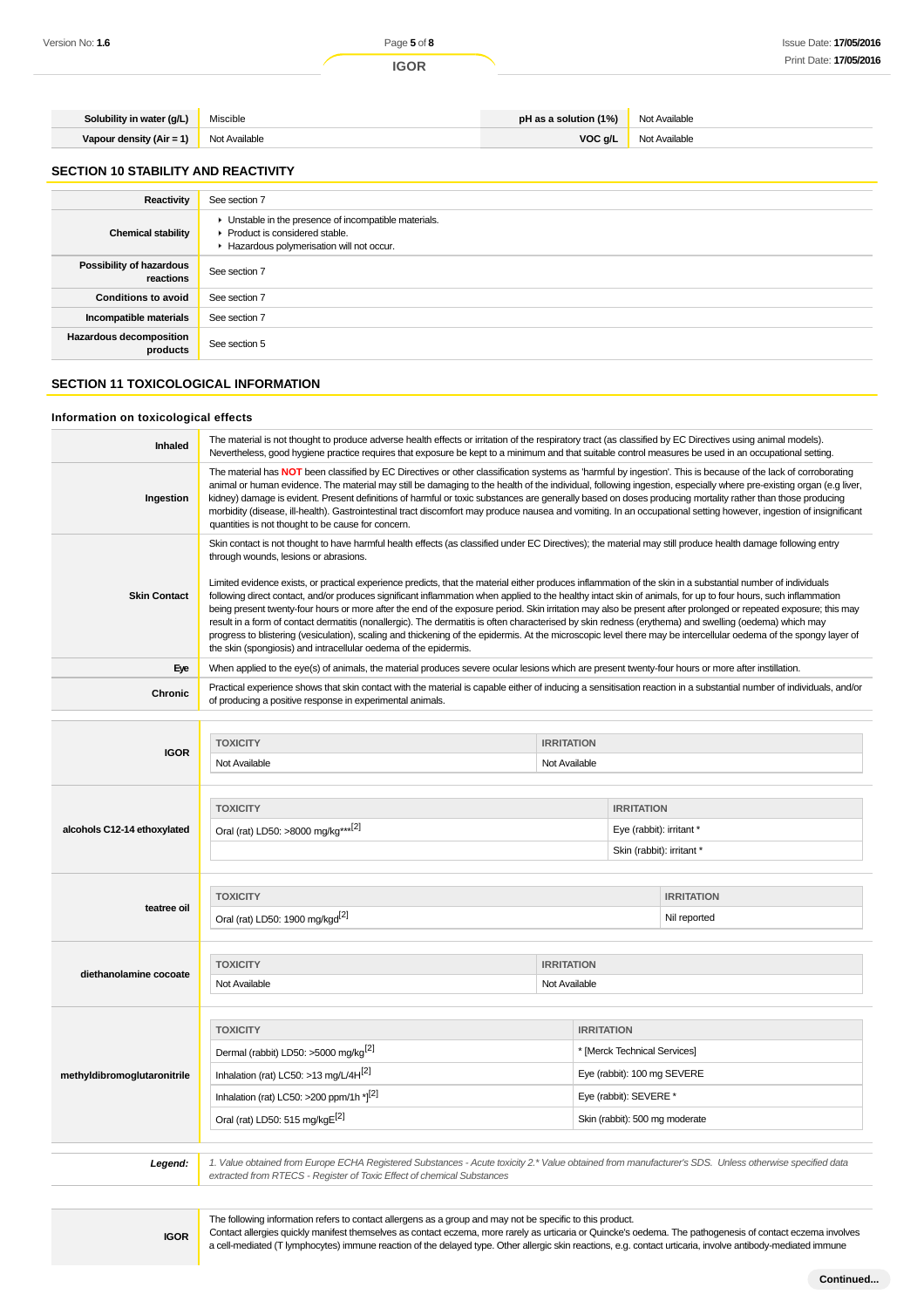reactions. The significance of the contact allergen is not simply determined by its sensitisation potential: the distribution of the substance and the opportunities for contact with it are equally important. A weakly sensitising substance which is widely distributed can be a more important allergen than one with stronger sensitising potential with which few individuals come into contact. From a clinical point of view, substances are noteworthy if they produce an allergic test reaction in more than 1% of the persons tested.  $\circ$ **Acute Toxicity Carcinogenicity Skin Irritation/Corrosion Reproductivity**  $\circ$ **Serious Eye Damage/Irritation Serious Eye STOT - Single Exposure**  $\circlearrowright$ **Respiratory or Skin** ratory or Skin STOT - Repeated Exposure<br>sensitisation  $\circledcirc$  $\circ$ **Mutagenicity Aspiration Hazard** Legend:  $\blacktriangleright$  - Data available but does not fill the criteria for classification

– Data required to make classification available

 $\bigcirc$  – Data Not Available to make classification

#### **SECTION 12 ECOLOGICAL INFORMATION**

| Toxicity                    |                 |                           |                               |               |        |
|-----------------------------|-----------------|---------------------------|-------------------------------|---------------|--------|
| Ingredient                  | Endpoint        | <b>Test Duration (hr)</b> | <b>Species</b>                | Value         | Source |
| alcohols C12-14 ethoxylated | <b>LC50</b>     | 96                        | Fish                          | $0.876$ mg/L  | 2      |
| alcohols C12-14 ethoxylated | EC50            | 48                        | Crustacea                     | $0.39$ mg/L   | 2      |
| alcohols C12-14 ethoxylated | <b>EC50</b>     | 72                        | Algae or other aquatic plants | $0.13$ mg/L   | 2      |
| alcohols C12-14 ethoxylated | <b>EC50</b>     | 72                        | Algae or other aquatic plants | $0.1341$ mg/L | 2      |
| alcohols C12-14 ethoxylated | <b>NOEC</b>     | 72                        | Algae or other aquatic plants | $0.0365$ mg/L | 2      |
| diethanolamine cocoate      | EC50            | 48                        | Crustacea                     | $=2.39$ mg/L  |        |
| diethanolamine cocoate      | <b>NOEC</b>     | 504                       | Crustacea                     | $=1$ mg/L     | 1      |
| diethanolamine cocoate      | EC <sub>0</sub> | 96                        | Algae or other aquatic plants | $=1$ mg/L     |        |
| diethanolamine cocoate      | EC50            | 96                        | Algae or other aquatic plants | $=2.3$ mg/L   |        |
| diethanolamine cocoate      | <b>LC50</b>     | 96                        | <b>Fish</b>                   | $=2.8$ mg/L   | 1      |
| methyldibromoglutaronitrile | <b>EC50</b>     | 96                        | Algae or other aquatic plants | 280.690mg/L   | 3      |
| methyldibromoglutaronitrile | <b>EC50</b>     | 48                        | Crustacea                     | $2.2$ mg/L    | 4      |
| methyldibromoglutaronitrile | <b>EC50</b>     | 96                        | Crustacea                     | 2.67mg/L      | 4      |
| methyldibromoglutaronitrile | <b>LC50</b>     | 96                        | Fish                          | 1.75mg/L      | 4      |

**Legend:**

Extracted from 1. IUCLID Toxicity Data 2. Europe ECHA Registered Substances - Ecotoxicological Information - Aquatic Toxicity 3. EPIWIN Suite V3.12 - Aquatic Toxicity Data (Estimated) 4. US EPA, Ecotox database - Aquatic Toxicity Data 5. ECETOC Aquatic Hazard Assessment Data 6. NITE (Japan) - Bioconcentration Data 7. METI (Japan) - Bioconcentration Data 8. Vendor Data

Toxic to aquatic organisms, may cause long-term adverse effects in the aquatic environment.

Do NOT allow product to come in contact with surface waters or to intertidal areas below the mean high water mark. Do not contaminate water when cleaning equipment or disposing of equipment wash-waters.

Wastes resulting from use of the product must be disposed of on site or at approved waste sites.

Propylene glycol is known to exert high levels of biochemical oxygen demand (BOD) during degradation in surface waters. This process can adversely affect aquatic life by consuming oxygen needed by aquatic organisms for survival. Large quantities of dissolved oxygen (DO) in the water column are consumed when microbial populations decompose propylene glycol. Sufficient dissolved oxygen levels in surface waters are critical for the survival of fish, macro-invertebrates, and other aquatic organisms. If oxygen concentrations drop below a minimum level, organisms emigrate, if able and possible, to areas with higher oxygen levels or eventually die. This effect can drastically reduce the amount of usable aquatic habitat. Reductions in DO levels can reduce or eliminate bottom-feeder populations, create conditions that favour a change in a community's species profile, or alter critical food-web interactions.

log Kow : -1.41- -0.3 Half-life (hr) air : 32 Henry's atm m3 /mol: 1.20E-08 BOD 5: 0.995,2.2% ThOD : 1.685  $BCF : < 1$ Bioaccumulation : not sig processes Abiotic: photoxid

#### **Persistence and degradability**

| Innı                                                     |             |
|----------------------------------------------------------|-------------|
| <b>HIGH</b><br>ma<br>the contract of the contract of the | <b>HIGH</b> |

#### **Bioaccumulative potential**

| Ingredient                  | <b>Bioaccumulation</b>   |
|-----------------------------|--------------------------|
| methyldibromoglutaronitrile | LOW (LogKOW = $1.6304$ ) |

#### **Mobility in soil**

| Ingredient                  | <b>Mobility</b>      |
|-----------------------------|----------------------|
| methyldibromoglutaronitrile | LOW (KOC = $245.9$ ) |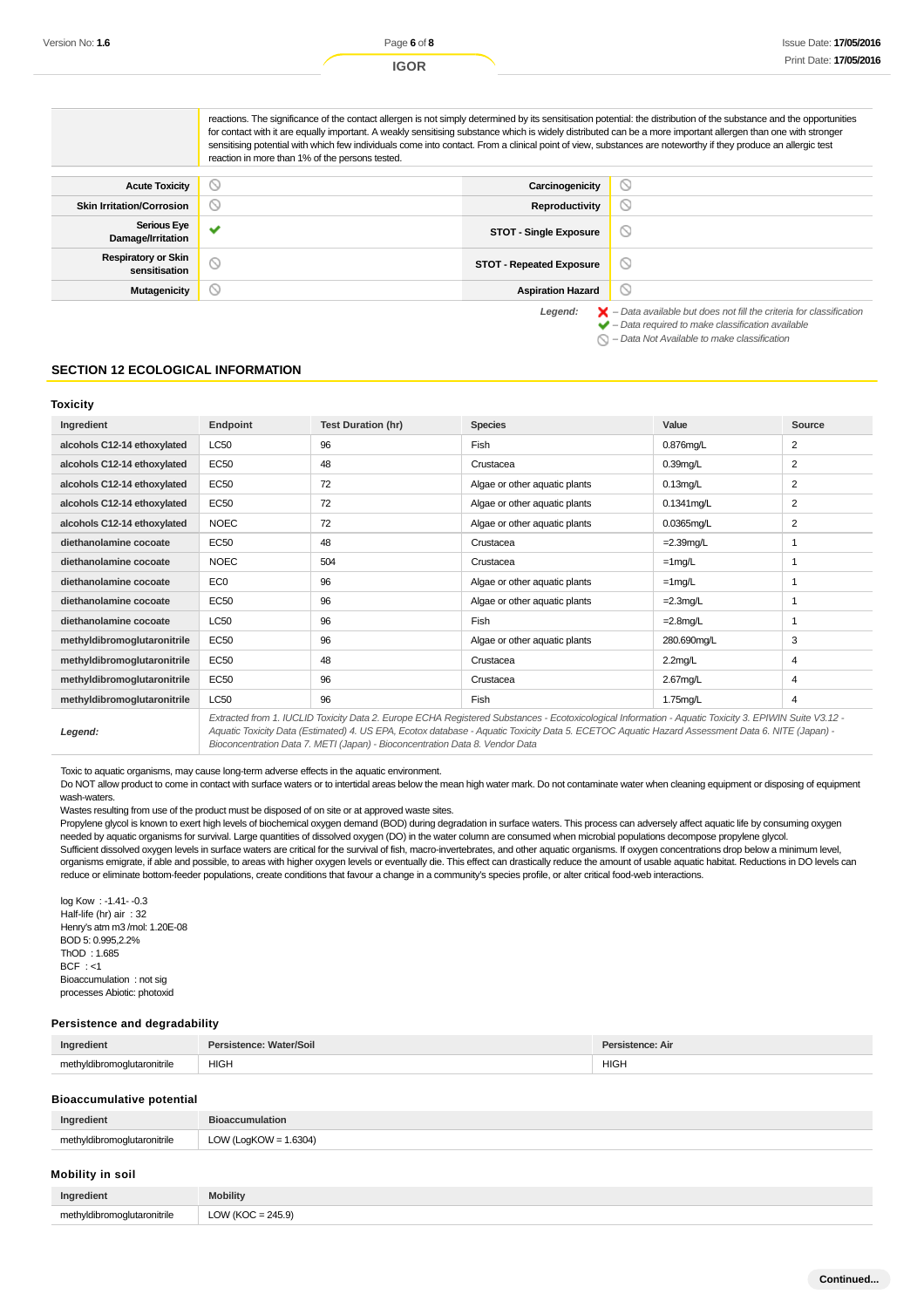## **SECTION 13 DISPOSAL CONSIDERATIONS**

## **Waste treatment methods**

|                            | • Containers may still present a chemical hazard/ danger when empty.                                                                                                 |
|----------------------------|----------------------------------------------------------------------------------------------------------------------------------------------------------------------|
|                            | ▶ Return to supplier for reuse/ recycling if possible.                                                                                                               |
|                            | Otherwise:                                                                                                                                                           |
|                            | If container can not be cleaned sufficiently well to ensure that residuals do not remain or if the container cannot be used to store the same product, then          |
|                            | puncture containers, to prevent re-use, and bury at an authorised landfill.                                                                                          |
|                            | ► Where possible retain label warnings and SDS and observe all notices pertaining to the product.                                                                    |
|                            | Legislation addressing waste disposal requirements may differ by country, state and/ or territory. Each user must refer to laws operating in their area. In some     |
|                            | areas, certain wastes must be tracked.                                                                                                                               |
|                            | A Hierarchy of Controls seems to be common - the user should investigate:                                                                                            |
|                            | $\blacktriangleright$ Reduction                                                                                                                                      |
|                            | $\triangleright$ Reuse                                                                                                                                               |
| <b>Product / Packaging</b> | $\triangleright$ Recycling                                                                                                                                           |
| disposal                   | ▶ Disposal (if all else fails)                                                                                                                                       |
|                            | This material may be recycled if unused, or if it has not been contaminated so as to make it unsuitable for its intended use. If it has been contaminated, it may be |
|                            | possible to reclaim the product by filtration, distillation or some other means. Shelf life considerations should also be applied in making decisions of this type.  |
|                            | Note that properties of a material may change in use, and recycling or reuse may not always be appropriate.                                                          |
|                            | DO NOT allow wash water from cleaning or process equipment to enter drains.                                                                                          |
|                            | It may be necessary to collect all wash water for treatment before disposal.                                                                                         |
|                            | In all cases disposal to sewer may be subject to local laws and regulations and these should be considered first.                                                    |
|                            | $\blacktriangleright$ Where in doubt contact the responsible authority.                                                                                              |
|                            | ▶ Recycle wherever possible or consult manufacturer for recycling options.                                                                                           |
|                            | Consult State Land Waste Authority for disposal.                                                                                                                     |
|                            | ▶ Bury or incinerate residue at an approved site.                                                                                                                    |
|                            | ▶ Recycle containers if possible, or dispose of in an authorised landfill.                                                                                           |
|                            |                                                                                                                                                                      |

### **SECTION 14 TRANSPORT INFORMATION**

#### **Labels Required**

|     | <b>NO</b><br>$\sim$    |
|-----|------------------------|
| . . | ៱៲៹<br>ימ<br>ישוי<br>. |

**Land transport (ADG): NOT REGULATED FOR TRANSPORT OF DANGEROUS GOODS**

**Air transport (ICAO-IATA / DGR): NOT REGULATED FOR TRANSPORT OF DANGEROUS GOODS**

**Sea transport (IMDG-Code / GGVSee): NOT REGULATED FOR TRANSPORT OF DANGEROUS GOODS**

**Transport in bulk according to Annex II of MARPOL and the IBC code**

Not Applicable

#### **SECTION 15 REGULATORY INFORMATION**

### **Safety, health and environmental regulations / legislation specific for the substance or mixture**

**ALCOHOLS C12-14 ETHOXYLATED(68439-50-9) IS FOUND ON THE FOLLOWING REGULATORY LISTS**

Australia Hazardous Substances Information System - Consolidated Lists Australia Inventory of Chemical Substances (AICS)

## **TEATREE OIL(68647-73-4) IS FOUND ON THE FOLLOWING REGULATORY LISTS**

Australia Inventory of Chemical Substances (AICS)

## **DIETHANOLAMINE COCOATE(8051-30-7) IS FOUND ON THE FOLLOWING REGULATORY LISTS**

Australia Inventory of Chemical Substances (AICS)

## **METHYLDIBROMOGLUTARONITRILE(35691-65-7) IS FOUND ON THE FOLLOWING REGULATORY LISTS**

Australia Hazardous Substances Information System - Consolidated Lists Australia Inventory of Chemical Substances (AICS)

| <b>National Inventory</b>               | <b>Status</b>                                                                                                                                                                              |
|-----------------------------------------|--------------------------------------------------------------------------------------------------------------------------------------------------------------------------------------------|
| Australia - AICS                        | Y                                                                                                                                                                                          |
| Canada - DSL                            | Y                                                                                                                                                                                          |
| Canada - NDSL                           | N (diethanolamine cocoate; alcohols C12-14 ethoxylated; teatree oil; methyldibromoglutaronitrile)                                                                                          |
| China - IECSC                           | Y                                                                                                                                                                                          |
| Europe - EINEC / ELINCS /<br><b>NLP</b> | Y                                                                                                                                                                                          |
| Japan - ENCS                            | N (alcohols C12-14 ethoxylated; teatree oil)                                                                                                                                               |
| Korea - KECI                            | Y                                                                                                                                                                                          |
| New Zealand - NZIoC                     | Y                                                                                                                                                                                          |
| Philippines - PICCS                     | Y                                                                                                                                                                                          |
| USA - TSCA                              | Y                                                                                                                                                                                          |
| Legend:                                 | $Y = All$ ingredients are on the inventory<br>N = Not determined or one or more ingredients are not on the inventory and are not exempt from listing(see specific ingredients in brackets) |

**Continued...**